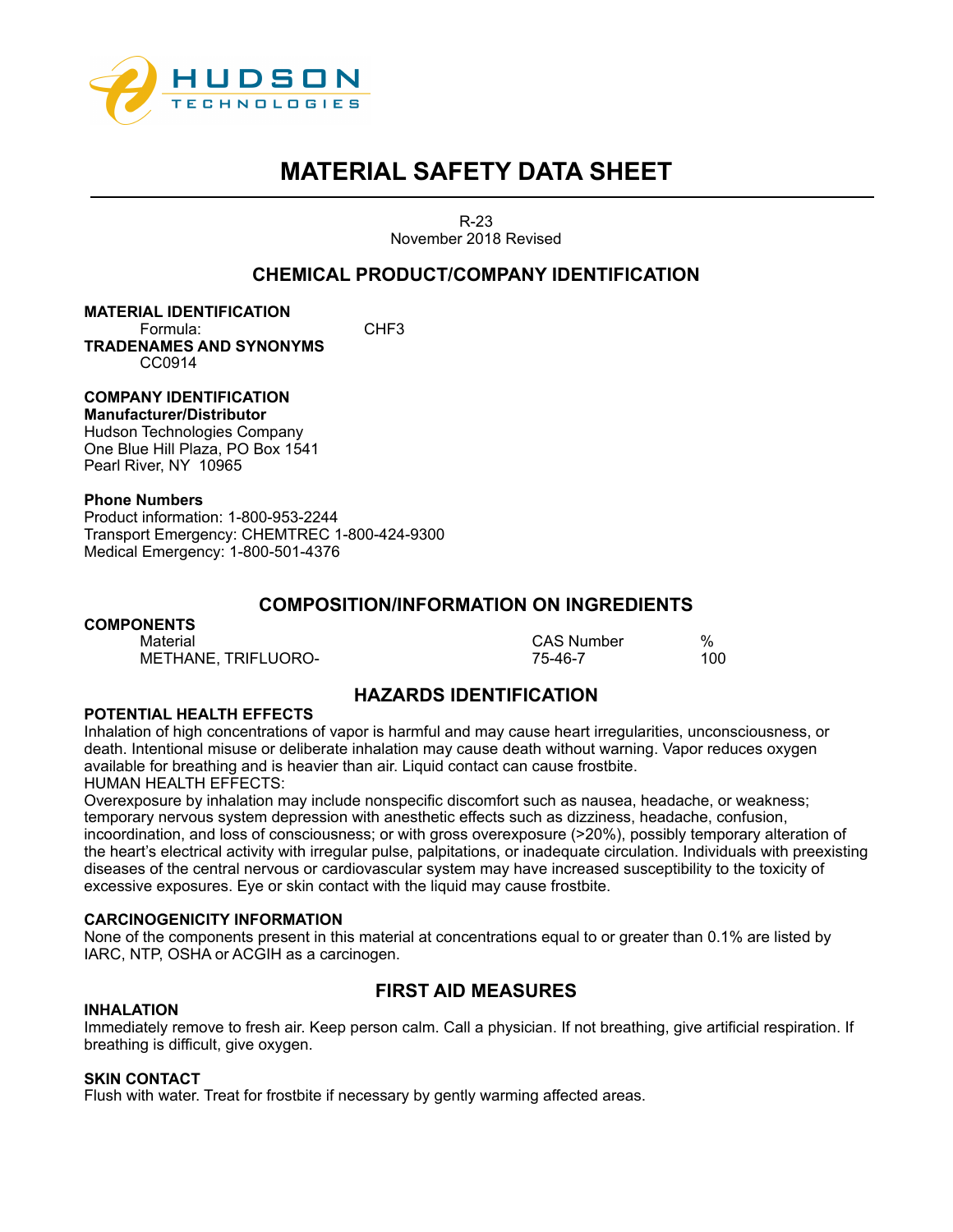

## **EYE CONTACT**

In case of liquid contact, immediately flush eyes with plenty of water for 15 minutes. Call a physician.

#### **INGESTION**

Ingestion is not considered a potential route of exposure.

#### **NOTES TO PHYSICIANS**

Because of possible disturbances of cardiac rhythm, catecholamine drugs, such a epinephrine, should be considered only as a last resort in life-threatening emergencies.

## **FIRE FIGHTING MEASURES**

## **FLAMMABLE PROPERTIES**

Flash Point: No flash point Flammable Limits in air, % by Volume: LEL: None per ASTM E681 UEL: None per ASTM E681 Autoignition: Not determined

Fire and Explosion Hazards: Containers may rupture under fire conditions. Decomposition may occur.

Contact of welding or soldering torch flame with high concentrations of refrigerant can result in visible changes

in the size and color of torch flames. This flame effect will only occur in concentrations of product well above the recommended exposure limits, therefore, stop all work and ventilate to disperse refrigerant vapors from the work area before using any open flames.

HFC-23 is not flammable in air at temperatures up to 100 deg. C (212 deg. F) at atmospheric pressure. However, mixtures of HFC-23 with high concentrations of air at elevated pressure and/or temperature can become combustible in the presence of an ignition source. HFC-23 can also become combustible in an oxygen enriched environment (oxygen concentrations greater than that in air). Whether a mixture containing HFC-23 and air, or HFC-23 in an oxygen enriched atmosphere become combustible depends on the inter-relationship of 1) the temperature, 2) the pressure, and 3) the proportion of oxygen in the mixture. In general, HFC-23 should not be allowed to exist with air above atmospheric pressure or at high temperatures; or in an oxygen enriched environment. For example, HFC-23 should NOT be mixed with air under pressure for leak testing or other purposes.

## **EXTINGUISHING MEDIA**

As appropriate for combustibles in area.

## **FIRE FIGHTING INSTRUCTIONS**

Use water spray or fog to cool containers. Self-contained breathing apparatus (SCBA) is required if cylinders rupture or release under fire conditions. Water runoff should be contained and neutralized prior to release.

# **ACCIDENTAL RELEASE MEASURES**

## **SAFEGUARDS (PERSONNEL)**

NOTE: Review FIRE FIGHTING MEASURES and HANDLING (PERSONNEL) sections before proceeding with clean-up. Use appropriate PERSONAL PROTECTIVE EQUIPMENT during clean-up.

## **ACCIDENTAL RELEASE MEASURES**

Material evaporates at atmospheric pressure (vaporizes). Ventilate area, especially low places where heavy vapors might collect. Remove open flames. Wear self-contained breathing apparatus (SCBA) for large spills or when a release occurs.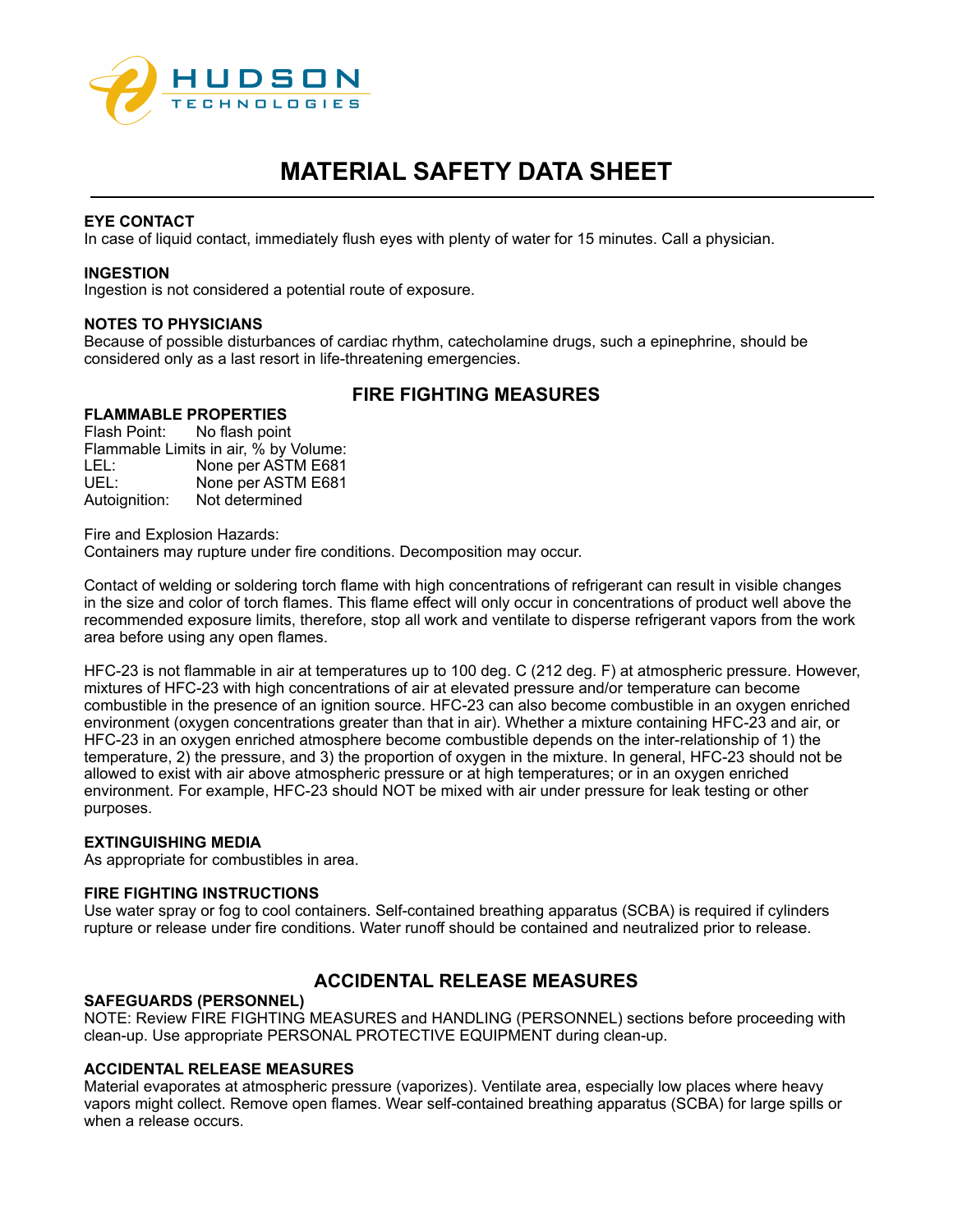

Fire Emergency Exposure Limits (FEEL) are established to facilitate the safe release of a fire extinguishant into spaces normally occupied by people to extinguish a fire or prevent an explosion and specify airborne concentrations of brief durations which should not result in permanent adverse health effects or interfere with escape. The Fire Emergency Exposure Limit (FEEL) for this material is 20% v/v for up to 15 minutes with a 1 minute not-to-exceed ceiling of 23% v/v.

## **HANDLING (PERSONNEL)**

## **HANDLING AND STORAGE**

Avoid breathing high concentrations of vapor. Avoid contact of liquid with eyes and prolonged skin exposure. Use with sufficient ventilation to keep employee exposure below recommended limits.

## **# STORAGE**

Valve protection caps and valve cutlet threaded plugs must remain in place unless container is secured with valve outlet piped to use point. Do NOT drag, slide or roll cylinders. Use a suitable hand truck for cylinder movement. Never attempt to lift cylinder by its cap. Use a pressure reducing regulator when connecting cylinder to lower pressure piping or systems. Do NOT heat cylinder. Use a check valve or trap in the discharge line to prevent hazardous back flow into the cylinder.

Cylinders should be stored upright and firmly secured to prevent falling or being knocked over. Separate full containers from empty containers. Storage area temperatures should not exceed 125 deg F (52 deg C) and should be free of combustible materials. Avoid area where salt or other corrosive materials are present. Avoid excessive inventory and storage time. Use a first-in first-out system. Keep accurate inventory records.

# **EXPOSURE CONTROLS/PERSONAL PROTECTION**

## **ENGINEERING CONTROLS**

Normal ventilation for routine manufacturing procedures is generally adequate. Local exhaust should be used when large amounts are released. Mechanical ventilation should be used in low or enclosed places.

## **PERSONAL PROTECTIVE EQUIPMENT**

Impervious gloves should be used when handling liquid. Chemical splash goggles should be worn when handling liquid. Under normal manufacturing conditions, no respiratory protection is required when using this product. Selfcontained breathing apparatus (SCBA) is required if a large spill or release occurs.

## **EXPOSURE GUIDELINES**

**PHYSICAL DATA**

None Established None Established

# **PHYSICAL AND CHEMICAL PROPERTIES**

| . 919AL 9AIA         |                                       |
|----------------------|---------------------------------------|
| Boiling Point:       | $-82.1 \text{ C}$ (-115.8 F)          |
| Vapor Pressure:      | 686 psig at 25 deg C (77 deg F)       |
| Vapor Density:       | 2.4 (Air = 1)                         |
| % Volatiles:         | 100 WT%                               |
| Solubility in Water: | 0.1 WT% @ 25 C (77 F)                 |
| Odor:                | Slight ethereal                       |
| Form:                | Compressed gas or liquefied gas       |
| Color: Clear,        | colorless                             |
| Density:             | 1.44 g/cc at -82 deg C (-115.7 deg F) |
|                      |                                       |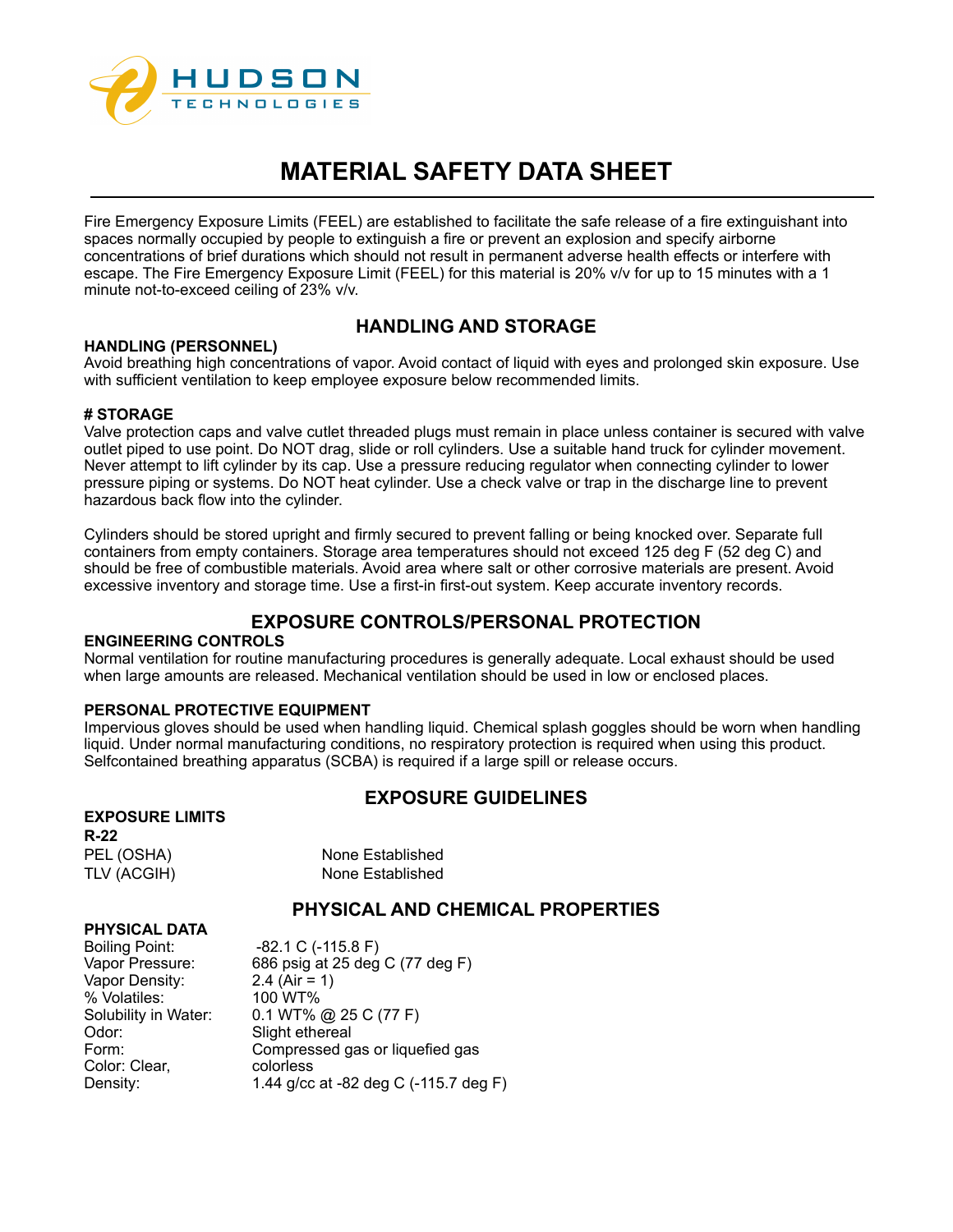

## **STABILITY AND REACTIVITY**

## **CHEMICAL STABILITY**

Material is stable. However, avoid open flames and high temperatures.

## **INCOMPATIBILITY WITH OTHER MATERIALS**

Incompatible with alkali or alkaline earth metals - powdered Al, Zn, Be, etc.

## **DECOMPOSITION**

Decomposition products are hazardous. This material can be decomposed by high temperatures (open flames, glowing metal surfaces, etc.) forming HF, COF2, or CO. These materials are toxic and irritating. Contact should be avoided.

## **POLYMERIZATION**

Polymerization will not occur.

# **TOXICOLOGICAL INFORMATION**

## **ANIMAL DATA**

Inhalation 4-hour LC50: >663,000 ppm in rats

HFC-23 is untested for skin and eye irritancy, and for animal sensitization.

Effects from single high inhalation exposure to HFC-23 include anaesthetic effects, and nonspecific effects such as weight loss were observed at concentrations >22%. No cardiac sensitization was observed in dogs after breathing 800,000 ppm for periods of 5-10 minutes following epinephrine challenge. In another test, dogs exposed to up to 30% or up to 50% (with additional oxygen), had no positive responses. No cardiac sensitization occurred in baboons exposed by inhalation to 10%, 30%, 50%, or 70% HFC-23 before or after an epinephrine challenge; there was a dose-related decrease in heart rates and differences in respiratory rates during exposure.

No animal tests are available to define the carcinogenic hazards of HFC-23. The maternal and developmental NOAEL was 50,000 ppm. HFC-23 is not considered a unique developmental hazard to the conceptus. There were no developmental or reproductive effects.

Tests have shown that HFC-23 does not produce genetic damage in bacterial or mammalian cell cultures. It has not produced genetic damage in tests on animals.

# **DISPOSAL CONSIDERATIONS**

## **WASTE DISPOSAL**

Reclaim by distillation or remove to permitted waste facility. Dispose of in accordance with all Federal, State, and local regulations.

## **TRANSPORTATION INFORMATION**

## **SHIPPING INFORMATION**

DOT/IMO/IATA Proper Shipping Name: Trifluoromethane Hazard Class: 2.2<br>
UN No.: 1984 UN No.: DOT/IMO Label: Nonflammable Gas<br>
Shipping Containers Cylinders Shipping Containers

Ton Tanks Tank Trucks